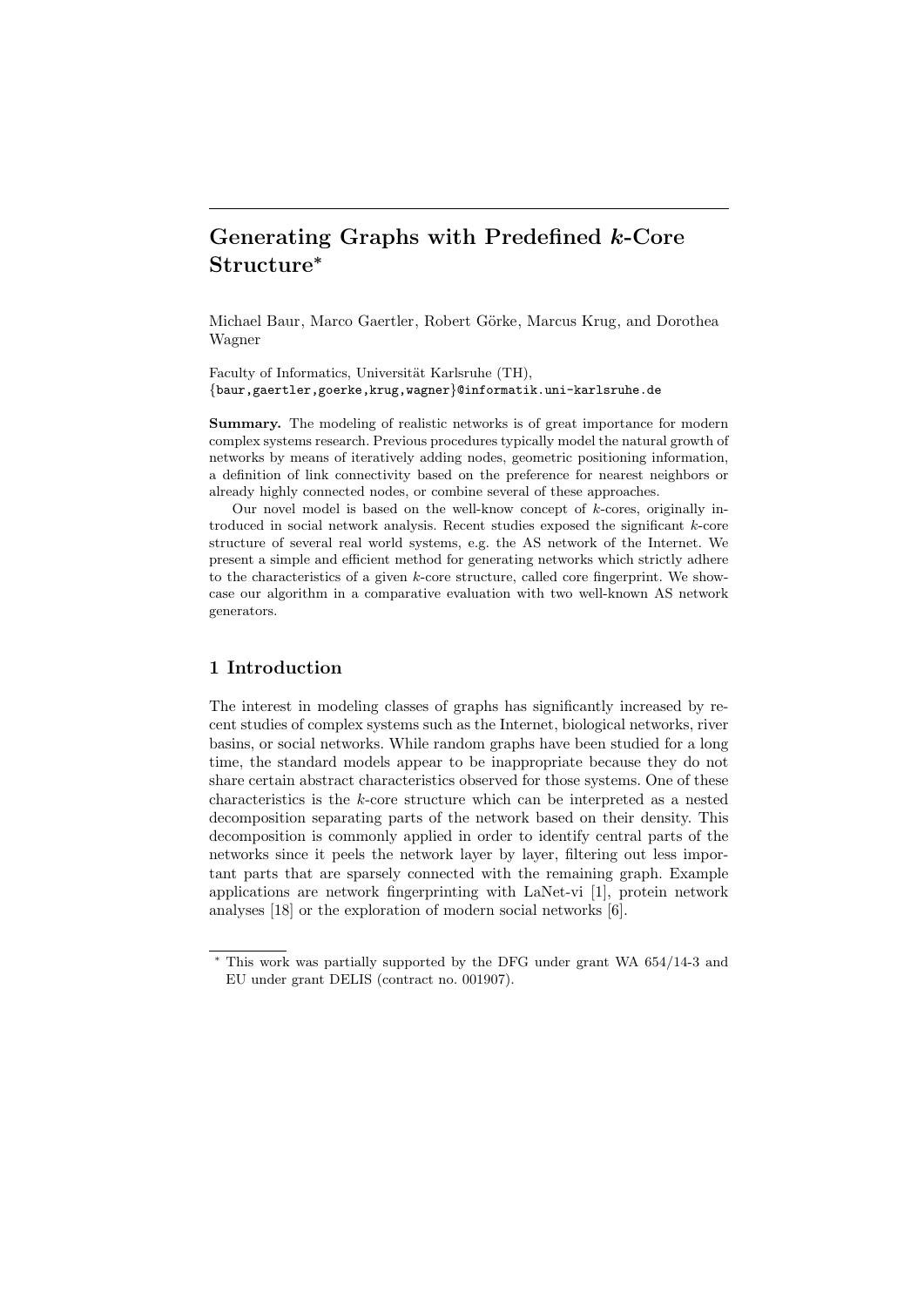A crucial field of application of graph generators is the simulated evolution of a given network, granting insights in both its past development and its anticipated future behavior. One prominent example is the Internet at the Autonomous System level where various models have emerged over the last few years, including BRITE [12], Inet [9], nem [10], and various models presented by Pastor-Satorras and Vespignani [14]. While this network has been observed to possess a very distinct k-core structure, kept track of over a long period of time, all generating tools so far ignore this structure, and thus largely fail to do justice to this significant property. Overall, up to our knowledge an approach to create networks with a given k-core structure is missing so far.

To address this issue we refine the abstract measurement of core sizes to a core fingerprint that additionally includes information on the interconnectivity of each pair of shells. This allows us to design a simple and efficient method to incrementally generate randomized networks with a predefined kcore structure, starting with the maximum core. By utilizing two results on edge rewiring we thus achieve a structure that precisely matches the core fingerprint.

This paper is organized as follows: first we clarify the preliminaries and state some basic properties for  $k$ -core structures in Section 2, then we give the description of the network generator in Section 3. In Section 4 we evaluate our model in comparison to two well-known generators with respect to commonly used network properties. Finally we give some concluding remarks.

# 2 Preliminaries

Let  $G = (V, E)$  be a simple, undirected graph. A subset  $V' \subseteq V$ of the node set induces a subgraph  $G[V'] := (V', E')$  with  $E' :=$  $\{ \{u, v\} \mid u, v \in V', \{u, v\} \in E \}.$  The degree  $deg(v)$  of the node v is the number of incident edges. A nested decomposition of G is a finite sequence  $(V_0, \ldots, V_k)$ of subsets of nodes such that  $V_0 = V$ ,  $V_{i+1} \subseteq V_i$  for  $i < k$ , and  $V_k \neq \emptyset$ .

Cores are a widely used realization of nested decompositions. The concept was originally introduced by Seidman [17] and generalized by Batagelj and Zaversnik [3]. Constructively speaking, the *i-core* of an undirected graph is defined as the unique subgraph obtained by iteratively removing all nodes of degree less than i. This procedural definition immediately gives rise to a construction algorithm that can easily be implemented. Moreover, it is equivalent to the closed definition of the *i*-core as the set of all nodes with at least *i* adjacencies to other nodes in the i-core. The core number of a graph is the smallest i such that the  $(i + 1)$ -core is empty, and the corresponding i-core is called the core of a graph. Figure 1 depicts the core decomposition of an example graph with a core number of 4. The core decomposition can be computed in linear time with respect to the graph size [2].

A node has *coreness* i, if it belongs to the *i*-core but not to the  $(i+1)$ -core. We call the collection of all nodes having coreness i the *i-shell*. An edge  $\{u, v\}$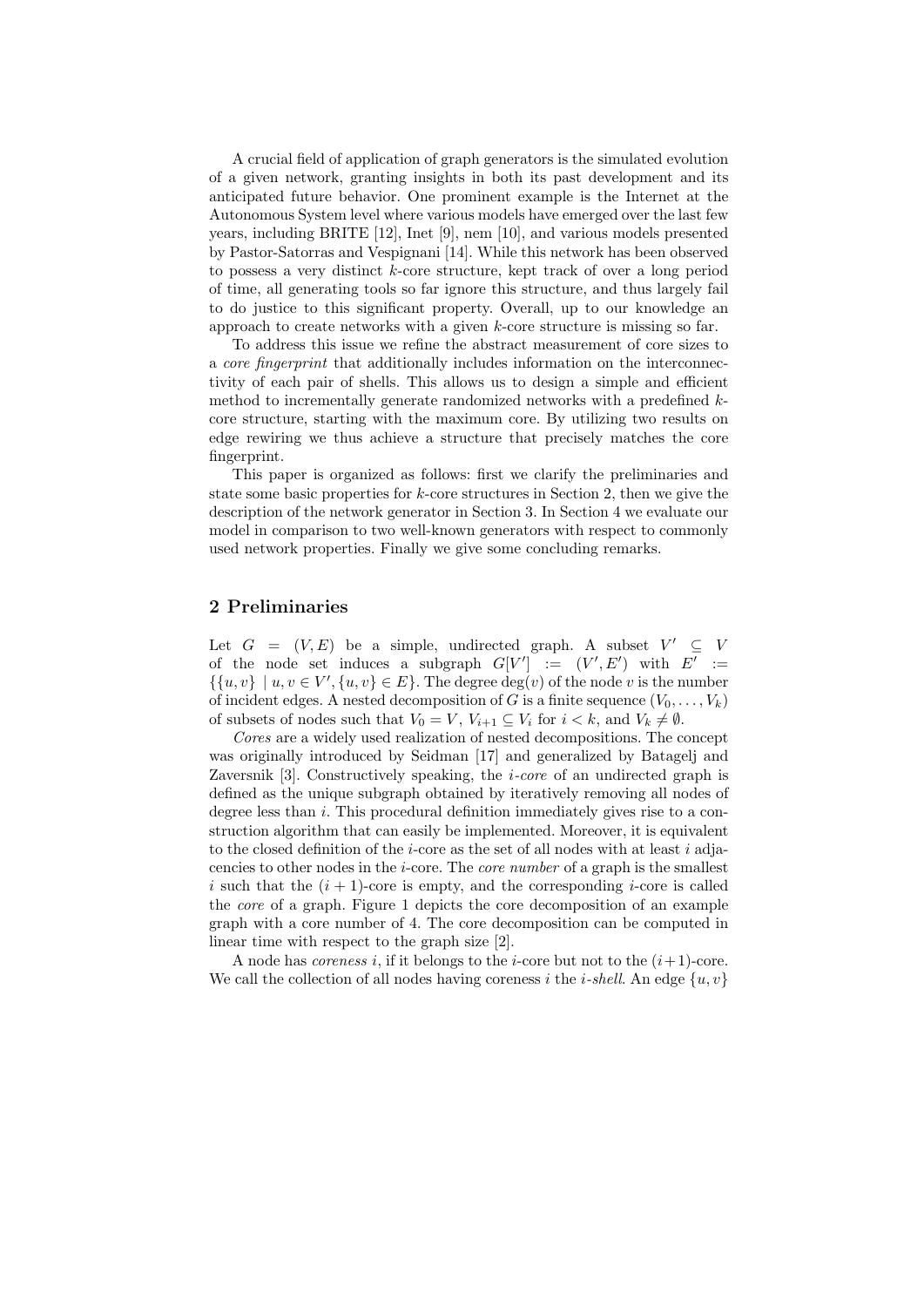is an *intra-shell edge* if both  $u$  and  $v$  have the same coreness, otherwise it is an inter-shell edge.



Fig. 1. A k-core decomposition with 5 core shells.

Informally speaking, the coreness of a node can be viewed as a robust version of the degree, i.e., a node of coreness  $i$  retains its coreness even after the removal of an arbitrary number of nodes of smaller coreness.

Next, we summarize two simple facts about the relation of intra- and intershell edges.

**Lemma 1 (Rewiring).** Let  $G = (V, E)$  be a graph. Let  $u, v \in V$  be two non-adjacent nodes with the same coreness and  $\{u, w\}$ ,  $\{v, w'\} \in E$  two edges such that coreness  $(u) \leq \min{\{ \text{oreness}(w) \}, \text{oreness}(w') \}.$  Then  $G' := (V, E')$ with  $E' := E \setminus {\{u, w\}, \{v, w'\}\}\cup {u, v}$  has the same core decomposition as G. Conversely, let  $u, v \in V$  be two adjacent nodes with the same coreness and  $w, w' \in V$  such that coreness  $(u) \leq \min{\{\text{coreness}(w), \text{coreness}(w')\}}$ and  $\{u, w\}$ ,  $\{v, w'\}$   $\notin E$ . Then  $G'' := (V, E'')$  with  $E'' := E \setminus \{u, v\}$  $\{\{u, w\}, \{v, w'\}\}\$  has the same core decomposition as G.

**Lemma 2 (Swapping).** Let  $G = (V, E)$  be a graph,  $u, v, w, w' \in V$  be four nodes all having the same coreness,  $\{u, v\}$ ,  $\{w, w'\} \in E$  be two intra-shell edges, and  $\{u, w\}$ ,  $\{v, w'\} \notin E$ . Then the graph  $G' := (V, E')$  with  $E' :=$  $E \setminus \{\{u, v\}, \{w, w'\}\} \cup \{\{u, w\}, \{v, w'\}\}\$ has the same core decomposition as G.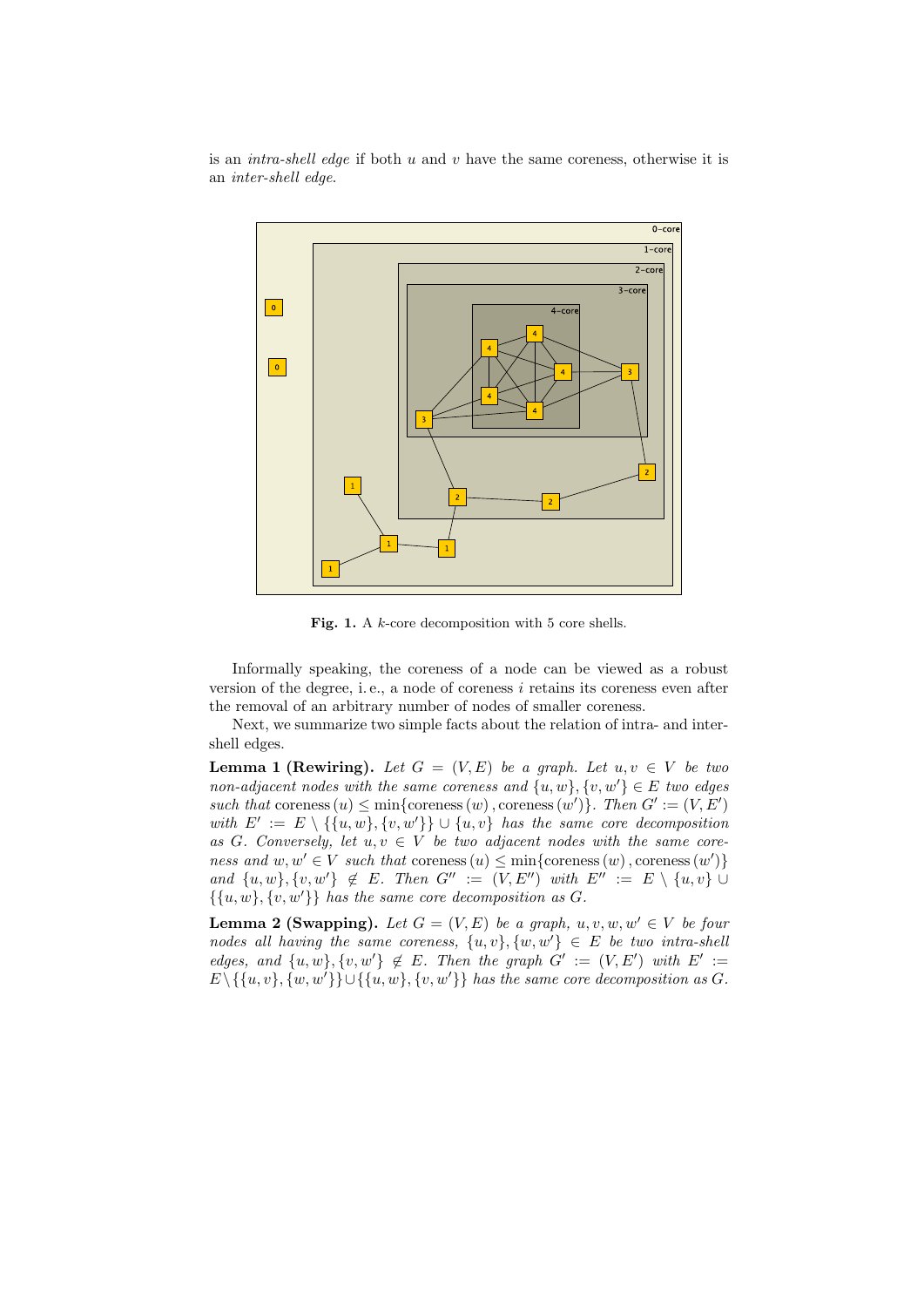The correctness of both lemmas follows directly from the definition. Informally speaking, Lemma 1 allows for two disconnected nodes of the same coreness to each remove one edge to some nodes of higher coreness and instead become connected, and vice versa, without changing the decomposition. Furthermore, according to Lemma 2 we can swap the endnodes of intra-shell edges if this does not interfere with existing connections. Figure 2 illustrates these two lemmas for an example graph. Using these statements, we can now establish



Fig. 2. Rewiring and swapping in an example graph.

(tight) bounds of the sizes of cores and shells.

**Lemma 3.** Let  $G = (V, E)$  be a graph,  $(V_0, \ldots, V_k)$  its core decomposition and  $G_i := (V_i, E_i) := G[V_i]$  the *i*-core. Then the size of every *i*-core is bounded as follows:

$$
i+1 \le |V_i| \quad \text{and} \quad \frac{(i+1)i}{2} \le |E_i| \quad . \tag{1}
$$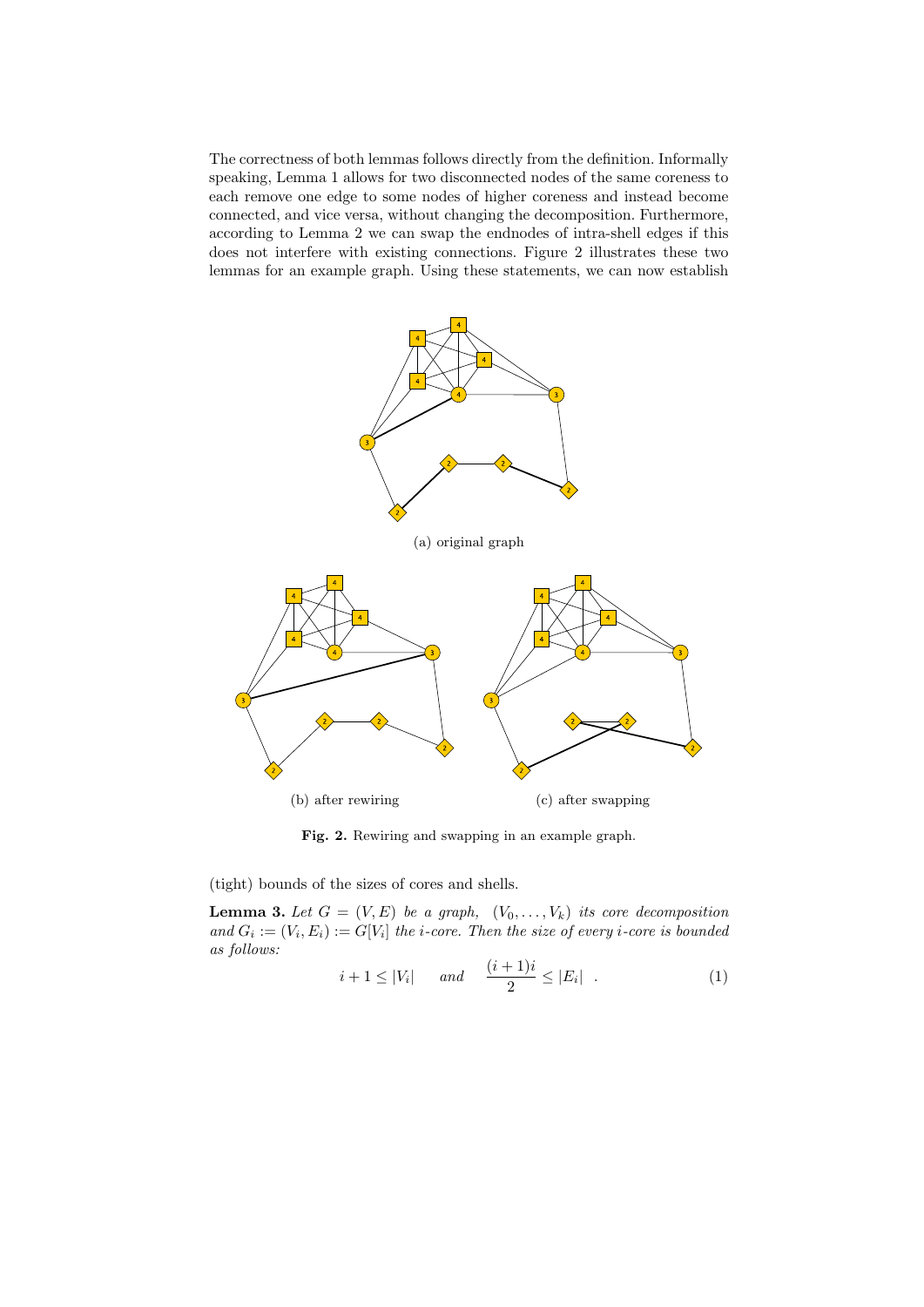Let  $n_i := |V_i \setminus V_{i+1}|$  be the number of nodes with coreness i and  $m_i :=$  $|E_i \setminus E_{i+1}|$  the number of all edges whose endnodes with minimum coreness has coreness i for  $0 \leq i \leq k$  (for convenience we define  $V_{k+1} := \emptyset$ and  $E_{k+1} := \emptyset$ . Then the size of the *i*-shell is bounded as follows:

$$
0 \le n_i \le |V| \tag{2}
$$

$$
\begin{array}{c}\n\left[\frac{i\cdot |n_i|}{2}\right] \quad , \text{ if } n_i > i \\
\left(\frac{n_i}{2}\right) + n_i \cdot \left(i - n_i + 1\right) \quad , \text{ if } n_i \leq i\n\end{array}\n\right\} \leq m_i \leq \begin{cases}\ni \cdot n_i & , \text{ if } i < k \\
i \cdot n_i - \frac{i^2 + i}{2} & , \text{ if } i = k\n\end{cases}\n\tag{3}
$$

Note that the bounds for the *i*-core  $(Eq. 1)$  are trivially obtained from the definition. The bounds for the  $i$ -shell (Eq. 2 and 3), however, use the above two lemmas, i. e., the shell has the minimum number of edges, if it has the maximum possible number of intra-shell edges, since each such edge contributes twice, and a minimum number of inter-shell edges. An analogous reasoning yields the upper bounds.

# 3 Core Generator

In this section, we first introduce a set of relevant parameters for the construction of core structures and discuss which combinations of these lead to feasible instances, i. e., are capable of realizing a graph with a predefined core structure. Then we describe our basic algorithm that generates such graphs, and point out several variations.

As the 0-shell only contains isolated nodes and in order to reduce technical peculiarities, we restrict ourselves to generating graphs with an empty 0-shell.

#### 3.1 Input Parameters

There are several possibilities to specify core structures. Of the quantitative approaches, the most obvious is to give the number of nodes per shell, the number of intra-shell edges, and the number of inter-shell edges (for each pair of shells). This can be coded as a vector  $N \in \mathbb{N}_0^k$  where  $N_i$  is the number of nodes in the *i*-shell and a symmetric matrix  $M \in \mathbb{N}_0^{k \times k}$ , where  $M_{i,j}$  contains the number of edges connecting the  $i$ -shell with the  $j$ -shell. For example, the graph (omitting isolated nodes) given in Figure 1 has the following representation:

| $N := (4,3,2,5)$ and $M := \begin{pmatrix} 3 & 1 & 0 & 0 \\ 1 & 2 & 2 & 0 \\ 0 & 2 & 0 & 6 \\ 0 & 0 & 6 & 10 \end{pmatrix}$ |  |  |  |  |
|-----------------------------------------------------------------------------------------------------------------------------|--|--|--|--|
|                                                                                                                             |  |  |  |  |
|                                                                                                                             |  |  |  |  |
|                                                                                                                             |  |  |  |  |

Clearly, the implied sizes of the shells have to respect the bounds established in Lemma 3. On the one hand, this kind of specification of core structures provides the maximum degree of freedom, i. e., the user can configure the size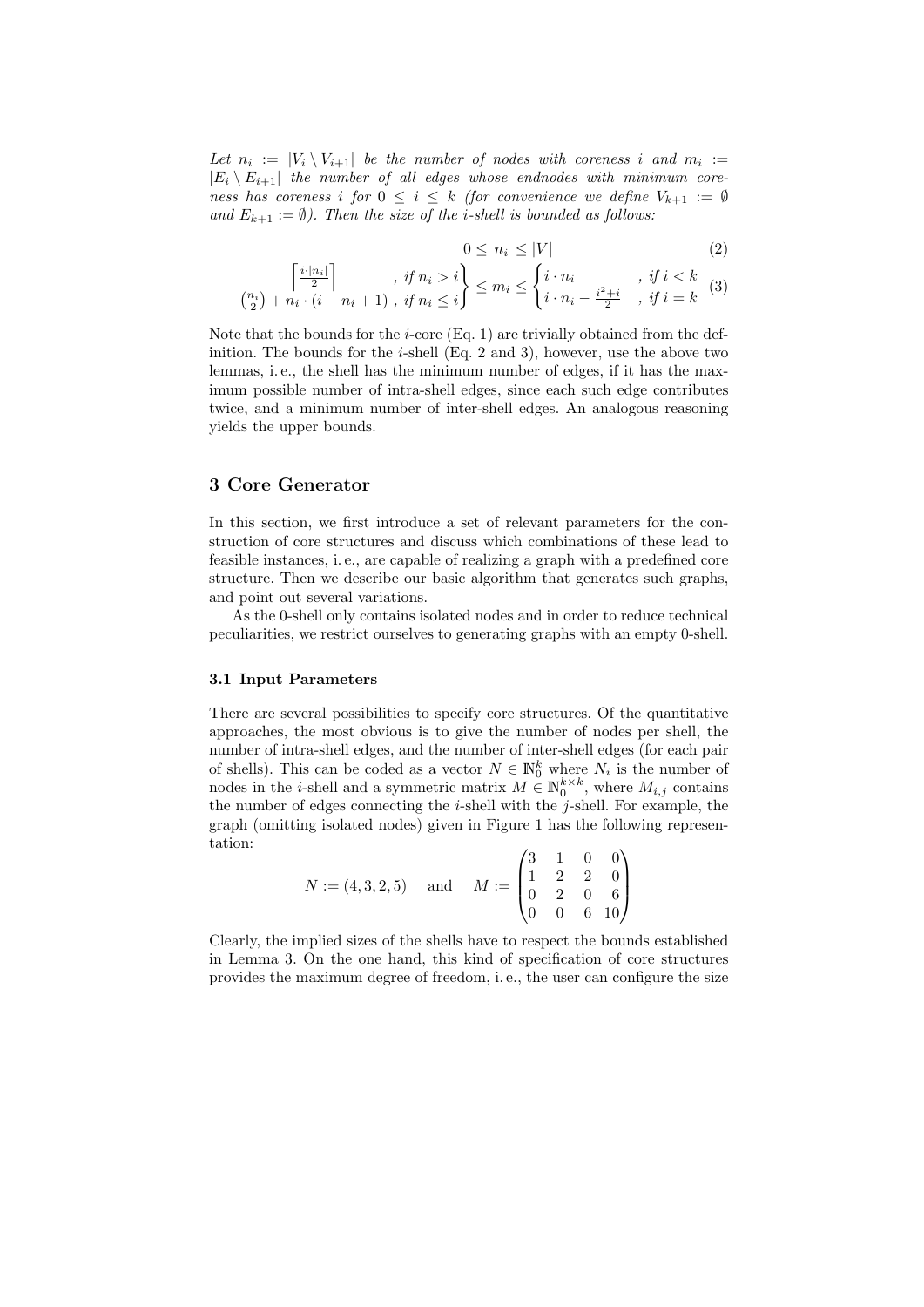distribution of each shell and is only limited by constraints ensuring consistency. On the other hand, the user has to specify every detail which can be fairly complex and time consuming for larger networks and non-trivial core structures. For example, the current network of the Autonomous Systems has a (maximum) core index of about 30. In order to generate a graph with such a core decomposition almost 500 parameters need to be specified in this model.

We propose a slightly modified set of input parameters where the matrix M is replaced by a vector  $D \in [0,1]^k$  specifying the density of the shells with respect to the bounds given in Lemma 3. This greatly reduces the number of parameters and only  $2 \cdot k$  parameters has to be provided. Moreover, a consistency check of the vector  $D$  is not required anymore as  $D$  is defined as a relative density (with respect to tight bounds) and not absolute values. On the downside, the user cannot precisely specify where edges will be realized in order to provide the given density of the shell, i. e., most of the edges could be inter-shell edges instead of intra-shell edges. This can partially be fixed by a post-processing step applying the rewiring lemma. Another minor disadvantage is the numerical issue that the given density may only be approximated as the defined density value implies a fractional number of edges.

# 3.2 General Method

Next, we describe our technique to generate graphs with a predefined core fingerprint. As we will shortly see, the method can handle both kinds of inputs, i.e., the shell connectivity matrix  $M$  as well as the density vector  $D$ .

The basic idea of our generator is to grow a graph according to the core structure from the inside to the outside. We start from the empty graph which realizes the empty  $(k + 1)$ -core and iteratively extend this graph in order to add the next lower shell. The correctness follows by the invariant that newly added nodes of a lesser coreness cannot interfere with previously built shells by definition. The pseudo code for our generator using the shellconnectivity matrix  $M$  is given in Algorithm 1. As the absolute numbers of edges both between and inside core shells are given, it is sufficient to choose just a non-adjacent node pair. In order to guarantee that the coreness of nodes in the *i*-shell will not exceed *i*, we predefine an order  $\sigma$  that can be used a proof. More precisely, we define newly created edges as directed such that inter-shell edges point for the lower shell to the upper shell and intra-shell edges are directed in accordance to our predefined order  $\sigma$ . The crucial point is that we ensure, during the generation, that each node in  $V_i$  has a maximum out-degree of k. This allows us to use  $\sigma$  as an ordering to remove nodes with degree less or equal than k, thus proving that the coreness of nodes in  $V_i$  does not exceed  $i$ . We are therefore left to guarantee that the coreness is not strictly less than  $i$  but exactly  $i$ . An example where this property is violated is given in Figure  $3(a)$ . However, we can remedy such a situation by a sophisticated movement of edges. Two cases exists, an inter-shell edge starting from a node in  $V_i$  with degree greater than i can be moved to another node in  $V_i$  with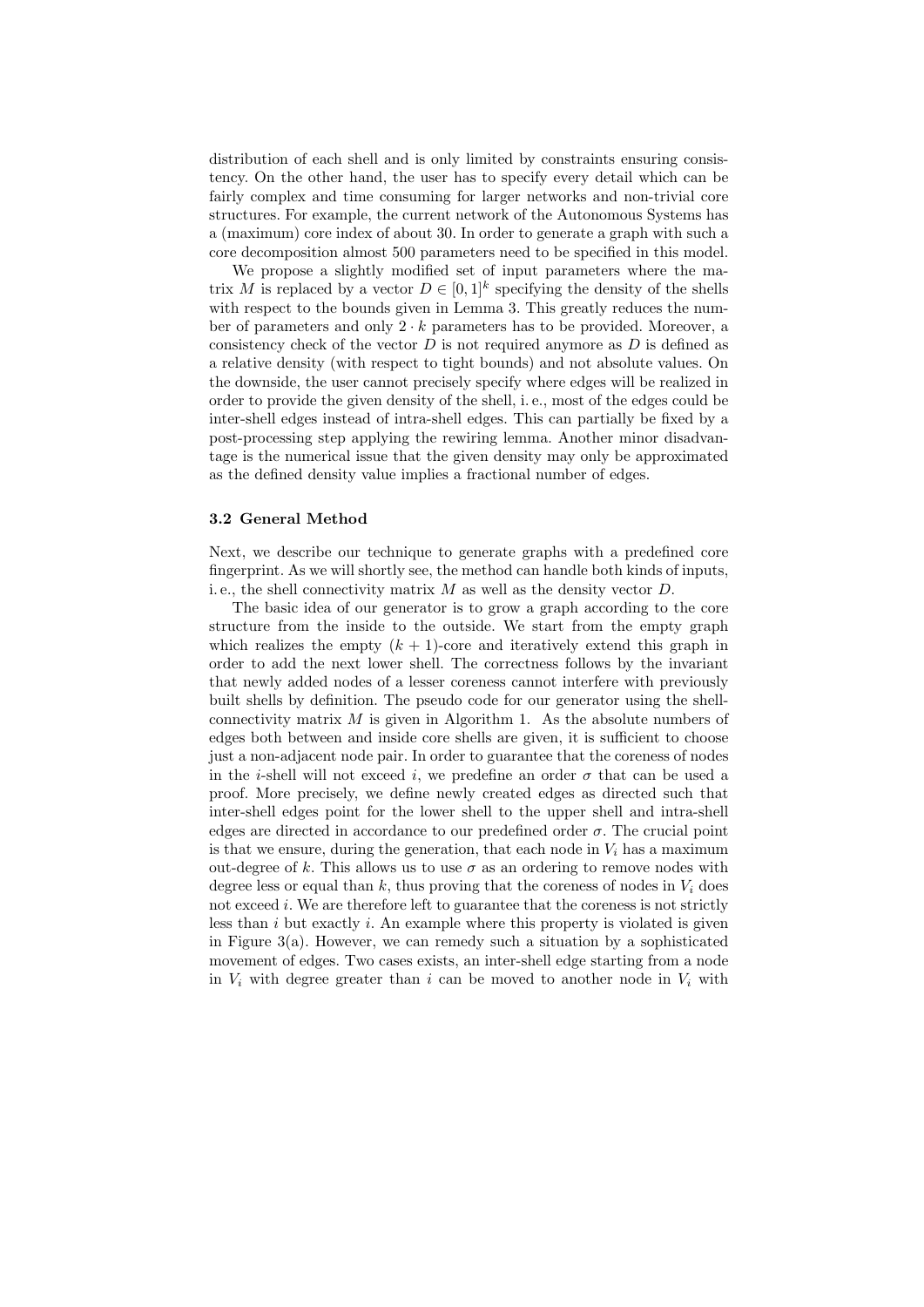**Input:** Integer  $k$ , vector  $N \in \mathbb{N}_0^k$ , symmetric matrix  $M \in \mathbb{N}_0^{k \times k}$ **Output:** Graph  $G = (V, E)$ **Data:** Lists  $V_i$  for  $1 \leq i \leq k$  $V \leftarrow \emptyset$ ;  $E \leftarrow \emptyset$ for  $i \leftarrow k$  to 1 do create  $N_i$  new nodes and store them in  $V_i$ define an ordering  $\sigma$  on  $V_i$ for  $i \leftarrow i$  to k do for  $m \leftarrow 1$  to  $M_{i,j}$  do if  $\min_{v \in V_i} \text{outdeg}(v) \geq k$  then 1 | | | Error, too many edges are requested! if  $i=j$  then select  $v_i \in V_i$ ,  $v_j \in V_i$  with  $\{v_i, v_j\} \notin E$ ,  $\sigma(v_i) < \sigma(v_j)$ , and outdeg $(v_i) < k$  $E \leftarrow E \cup (v_i, v_j)$ else select  $v_i \in V_i$ ,  $v_j \in V_j$  with  $\{v_i, v_j\} \notin E$  and  $outdeg(v_i) < k$  $E \leftarrow E \cup (v_i, v_j)$ remove direction of edges 2 while  $\min_{v \in V_i} \deg(v) < i$  do  $v_i \leftarrow \operatorname{argmin}_{v \in V_i} \deg(v)$ if  $\exists \{v_j, w\} \in E$  with  $v_j \in V_i \setminus N(v_i)$  and  $w \in V$  then 3  $\Big| \Big| E \leftarrow (E \setminus \{\{v_j, w\}\}) \cup \{\{v_i, v_j\}\}\$ else randomly select  $v_j \in V_i$  with  $\deg(v_j) > i$ randomly select  $v'_j \in N(v_j) \setminus N(v_i)$  $\begin{array}{|c|c|} \hline \texttt{4} & \texttt{ \end{array} } \begin{array}{|c|c|} \hline \texttt{4} & E \leftarrow (E \setminus \{\{v_{j}, v_{j}^{ \prime}\}\}\big) \cup \{\{v_{i}, v_{j}^{ \prime}\}\}\hline \end{array}$  $V \leftarrow V \cup V_i$ return graph  $G = (V, E)$ 

an erroneously low degree. If such an edge does not exist, then an intra-shell edge starting from a node in  $V_i$  with degree greater than i can be moved in the same way. It is easy to see that if the latter case does not hold either, then the lower bound for the number of edges (Lemma 3) is violated and the core fingerprint invalid.

In principle, the same generation scheme can be used if the density vector is defined instead of the shell-connectivity matrix. The major difference now is, that the number of edges to be inserted has to be estimated and that each time we introduce a new edge, we have to decide whether to insert it as an intra-shell or as an inter-shell edge. A suitable approach is to insert inter-shell edges with probability  $D_i$  and to insert intra-shell edges with probability (1 –  $D<sub>i</sub>$ ), correspondingly. In some cases, however, the density score implies strict numbers of intra-shell and inter-shell edges, thus this randomization can lead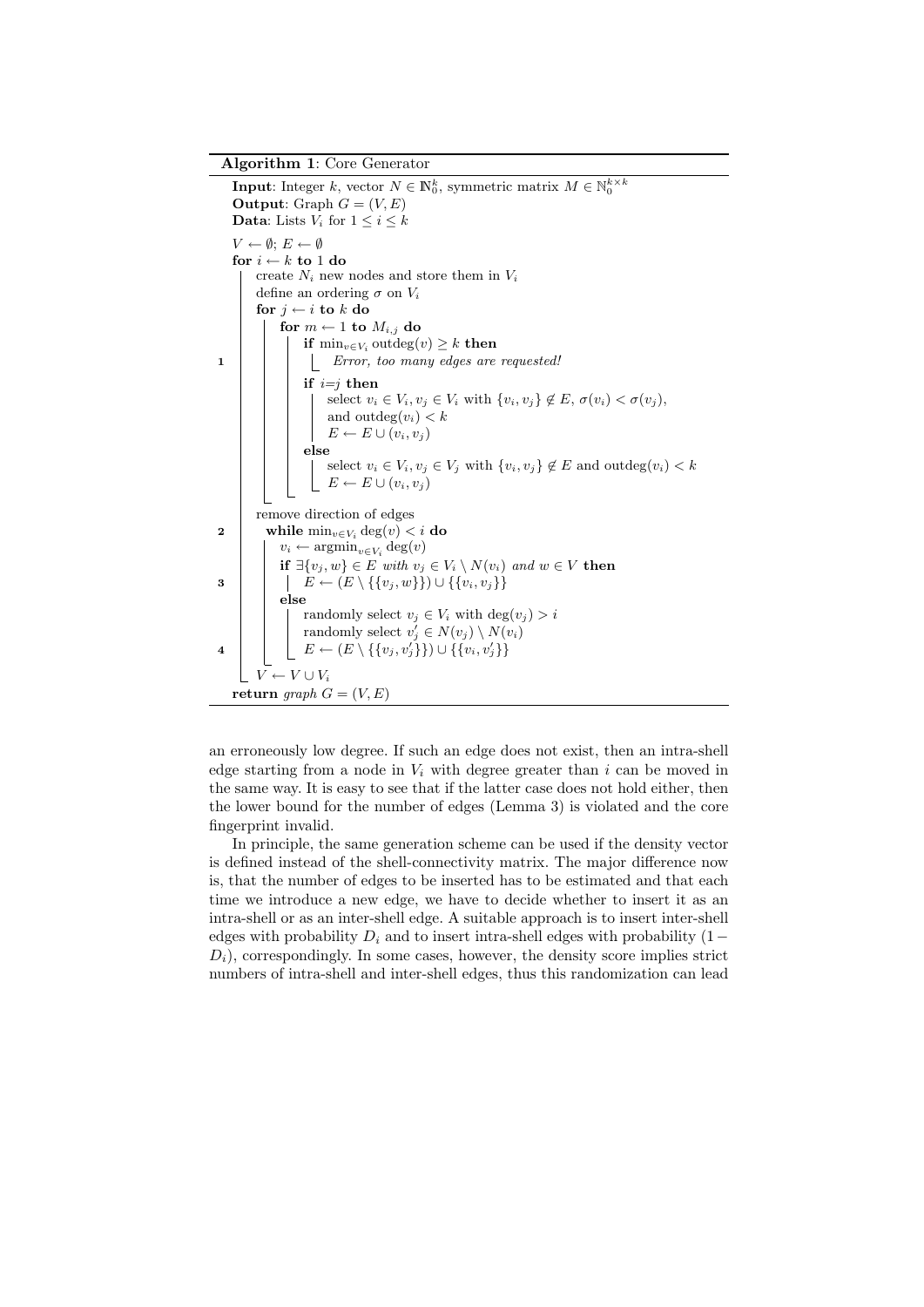

Fig. 3. Example which requires a rewiring. The input parameters are  $k =$ 3,  $N = (0, 0, 7)$ , and  $M_{i,j} = 0$  for  $(i, j) \neq (3, 3)$  and  $M_{3,3} = 11$ . Figure  $3(a)$  shows the resulting graph according to the selection of the following pairs:  $(1, 2), (3, 4), (5, 6), (7, 2), (3, 2), (5, 3), (7, 6), (1, 3), (4, 5), (7, 5), (6, 4).$  Although eleven edges are generated, node 1 only has degree 2. After the rewiring of edge  $\{3, 5\}$ where  $v_i = 3$  was selected, every nodes has coreness three.

to situations where each node already has an out-degree of i although further edges have to be inserted. Applying our Lemma 1 can amend this dead end and further edges can be inserted.

#### 3.3 Refinements

As the core fingerprint is only one of the interesting characteristics, we briefly discuss which other relevant features can be integrated in the generator.

The first characteristic is connectivity, i. e., how many connected components exist per shell. Although the whole graph or even the i-core is connected, the i-shell can have several disconnected components. In order to prevent this, the user can specify the number and size of connected components. The generator will then first create a spanning forest and mark those edges as not rewirable. This approach implies a trade-off since not every combination of a valid shell-connectivity matrix/density vector and number and size of connected components can be realized. This conflict can be resolve by increasing or decreasing the predefined number of edges or the number and size of connected components depending on the users' interests.

A second highly popular feature is the degree distribution. In a postprocessing step, we can apply a sequence of rewirings (Lemma 1) and swappings (Lemma 2) in order to approach a given degree distribution.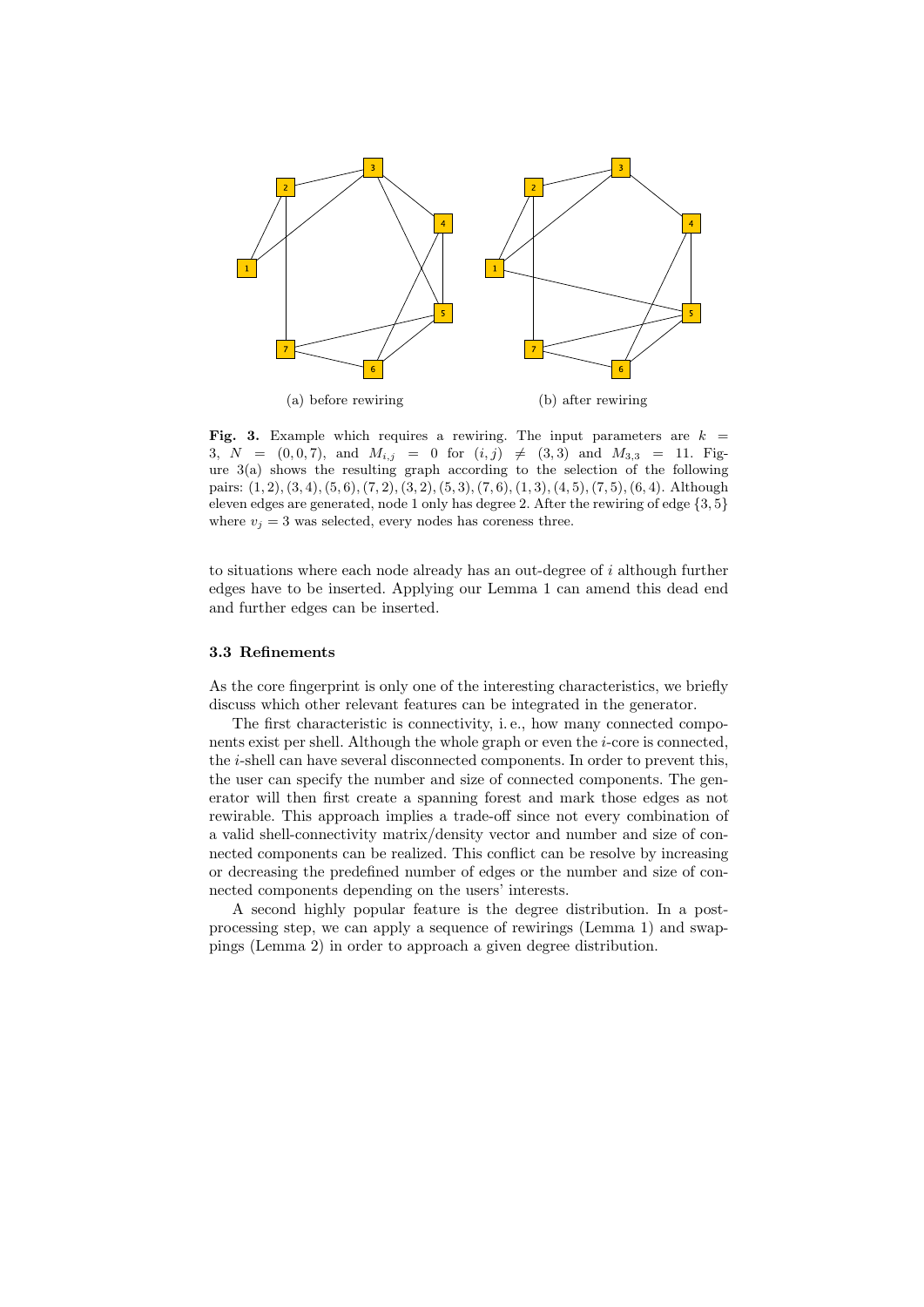# 4 Modeling the AS Network

An important application of a core-aware network generator is the simulation of the Internet at the AS level. In this section we compare networks generated by our method and established topology generators with an exemplary snapshot of the real AS network at the router level provided by the Oregon Routeviews project [15] at midnight on January 1, 2006 (oix-full-snapshot-2006-01-01-0000). This graph consists of 21419 nodes and 45638 edges.

#### 4.1 Topology Generators

The first methods to generate networks with Internet-like structure date back to the 1990s and a multitude of techniques has been proposed since then. Among the most popular and widely used tools we have chosen Inet-3.0 [9] and BRITE [12] for our comparison since these are commonly included in other studies which cover a broader range of existing models [11, 9]. Although nem [10] also seems promising we do not take it into account because of its limitation to networks not greater than 4000 nodes.

The Internet topology generator Inet [9] generates an AS-level representation of the Internet. Its developers claim that "it generates random networks with characteristics similar to those of the Internet from November 1997 to Feb 2002, and beyond". Basically, Inet generates networks with a degree distribution which fits to one of the power laws originally found by Faloutsos et al. [7], namely that the frequency of nodes with degree  $d$  is proportional to  $d$ raised to a power of a constant  $\alpha$ :  $f(d) \propto d^{\alpha}$ . Since this law does not cover all nodes and in order to match other relevant properties as well, optimizations for various specific conditions were added to the original procedure over time. The complete generation method is explained in [9]. Since the procedures of Inet are already customized to AS networks, only a small number of input parameters can be specified: the total number of nodes, the fraction of degree-one nodes, and the size of the square used for node placement.

The Boston university Representative Internet Topology gEnerator BRITE [12] can generate networks for different levels of the Internet topology. Beside this, it offers various other options to customize the generation procedure.

Drawing area. The nodes of the generated topology are distributed in a square of a certain size.

Node distribution. In the drawing area, nodes are either distributed uniformly at random or Pareto.

Outgoing links. New nodes are connected with a specific number of outgoing links to other, already existing nodes.

Connectivity. The neighborhood of a node is selected based on certain guidelines such as geometric locality, preferential attachment, or a combination of both.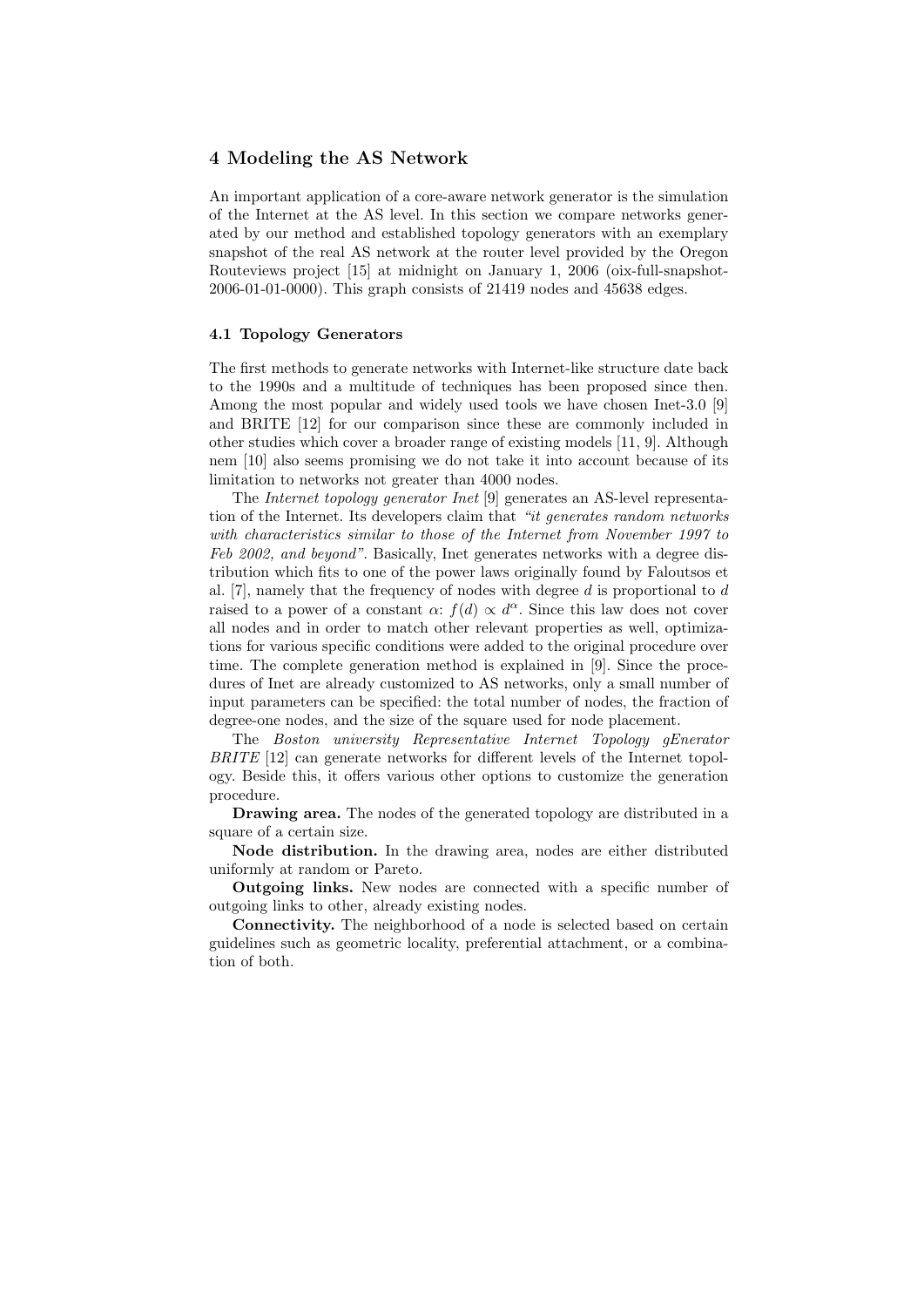Procedure. Nodes can either be placed before the addition of edges or in an incremental fashion. In the latter case each new node introduces a number of new edges that can only connect to already existing nodes.

#### 4.2 Characteristics

In [9], an extensive collection of characteristics is evaluated that judge the fitness of a generated graph with respect to its real world counterpart. We repeated this evaluation for a representative selection of these properties with a focus on the assessment of the core generator. In the following, we summarize the properties we employed in our analyses.

General statistics. To see how well the generated networks fit to the most obvious characteristics we computed some basic properties: the number of edges, the minimum and the maximum degree. Note that all models strictly meet the given number of nodes, so the number of edges corresponds to density and average degree.

Cores. The core decomposition is a significant structural property of an AS network. We compare not only the core number but the extensive core fingerprint.

Clustering coefficient. The clustering coefficient is a measure for the local density around a node. It counts how many of a node's pairs of neighbors are themselves adjacent. These values are averaged to get a single measure for the network. Closely related characteristics are the numbers of triangles and triples and the transitivity [16].

Path length. We compare two properties based on path length: *charac*teristic path length, which is the average of the distances of all node pairs and average eccentricity. The eccentricity of a node is its maximum distance to all other nodes. Average eccentricity then is the average of all nodes eccentricities.

Frequency versus degree. One of the classic power laws found by Faloutsos et al. [7] is  $f(d) \propto d^{\alpha}$ , that is, the frequency of nodes with degree d, is proportional to d raised to a power of a constant  $\alpha$ . Since this power law does not hold for nearly 2% of the highest degree nodes, we use a modified version  $[4, 5]$ :

$$
F(d) = \sum_{i>d} f(i) \propto d^{\alpha} .
$$

Size of k-neighborhood. Another power law indentified in [7] is  $\mathcal{N}(k) \propto$  $k^{\beta}$ , where  $\mathcal{N}(k)$  is the sum over all nodes of their neighborhood sizes within distance k, i.e.,  $\mathcal{N}(k) = \sum_{u \in V} \sum_{v \in V} \text{dist}_k(u, v)$ , where

$$
dist_k(u, v) = \begin{cases} 1, & \text{if } dist(u, v) \le k \\ 0, & \text{otherwise.} \end{cases}
$$

Note that this characteristic can also be measured as an average over all nodes, and it is also known as the number of pairs within k hops.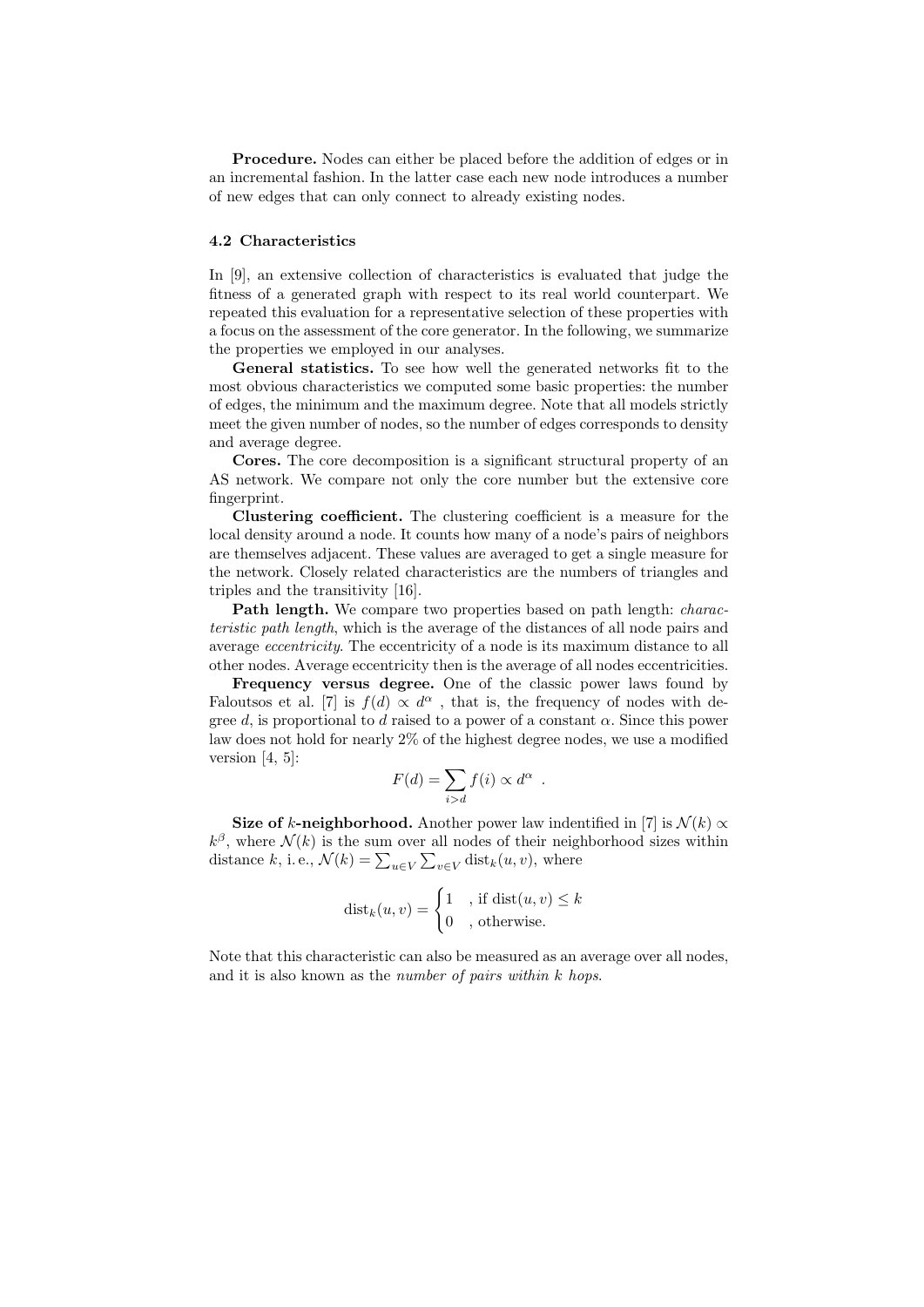#### 4.3 Evaluation

In the following, we detail the findings of our systematic evaluation. We gathered results on the three generators as described in Sections 3 and 4.1 and on the real AS network for all the properties listed in Section 4.2.

Based on the previous studies we set appropriate parameters for the generators Inet and BRITE. For Inet we have chosen the default input parameters except for the number of nodes and the random seed. As the results in [13] suggest, we have used preferential attachment and incremental growth for BRITE. Furthermore, we add two edges for each new node to fit the average degree of AS networks.

|                     | Real AS    | Core <sup>1</sup> | <b>BRITE</b>   | Inet       |
|---------------------|------------|-------------------|----------------|------------|
| Number of Nodes     | 21,419     | 21,419            | 21,419         | 21,419     |
| Number of Edges     | 45,638     | 45,638            | 42,835         | 58,069     |
| Minimum Degree      |            |                   | $\overline{2}$ |            |
| Maximum Degree      | 2,408      | 470               | 411            | 3,572      |
| Core Number         | 26         | 26                | $\overline{2}$ | 19         |
| Number of Triples   | 12,161,105 | 5,197,409         | 637,716        | 30,643,657 |
| Number of Triangles | 46,256     | 34,465            | 177            | 75,547     |
| Transitivity        | 0.011      | 0.020             | 0.001          | 0.007      |
| Clustering Coeff.   | 0.375      | 0.143             | 0.002          | 0.535      |
| Avg. Path Length    | 3.811      | 3.812             | 5.305          | 3.072      |
| Avg. Eccentricity   | 8.519      | 7.911             | 8.626          | 6.431      |

Table 1. Characteristics of the AS network and the three generators.

By construction, the numbers of nodes match the reference AS network, however, the numbers of edges already differ heavily. While the number of edges is only slightly lower for graphs generated by BRITE, and exaclty fits the reference for core generator (called Core in the following), the edge set created by Inet is larger by one third.

The well-known phenomenon of higly connected hubs in the AS network accompanied by the power-law degree distribution is regarded as one of the most significant properties of the Internet. Inet reproduces these quite well, but overstates the maximum degree. In contrast, the degree distribution of Core oscillates around the reference but fails to produce high-degree nodes due to its lack of preferential attachment and the degree distribution of BRITE suggests that the preference of new nodes to connect to existing hubs is not strong enough either. These facts can be observed in Figure 4.

At a first glance, BRITE clearly fails to build up any kind of deep core structure (the core number is 2). The reason for this becomes evident from the incremental generation process of BRITE: the iterative addition of nodes incident to two new edges can simply be reversed, resulting in a valid removal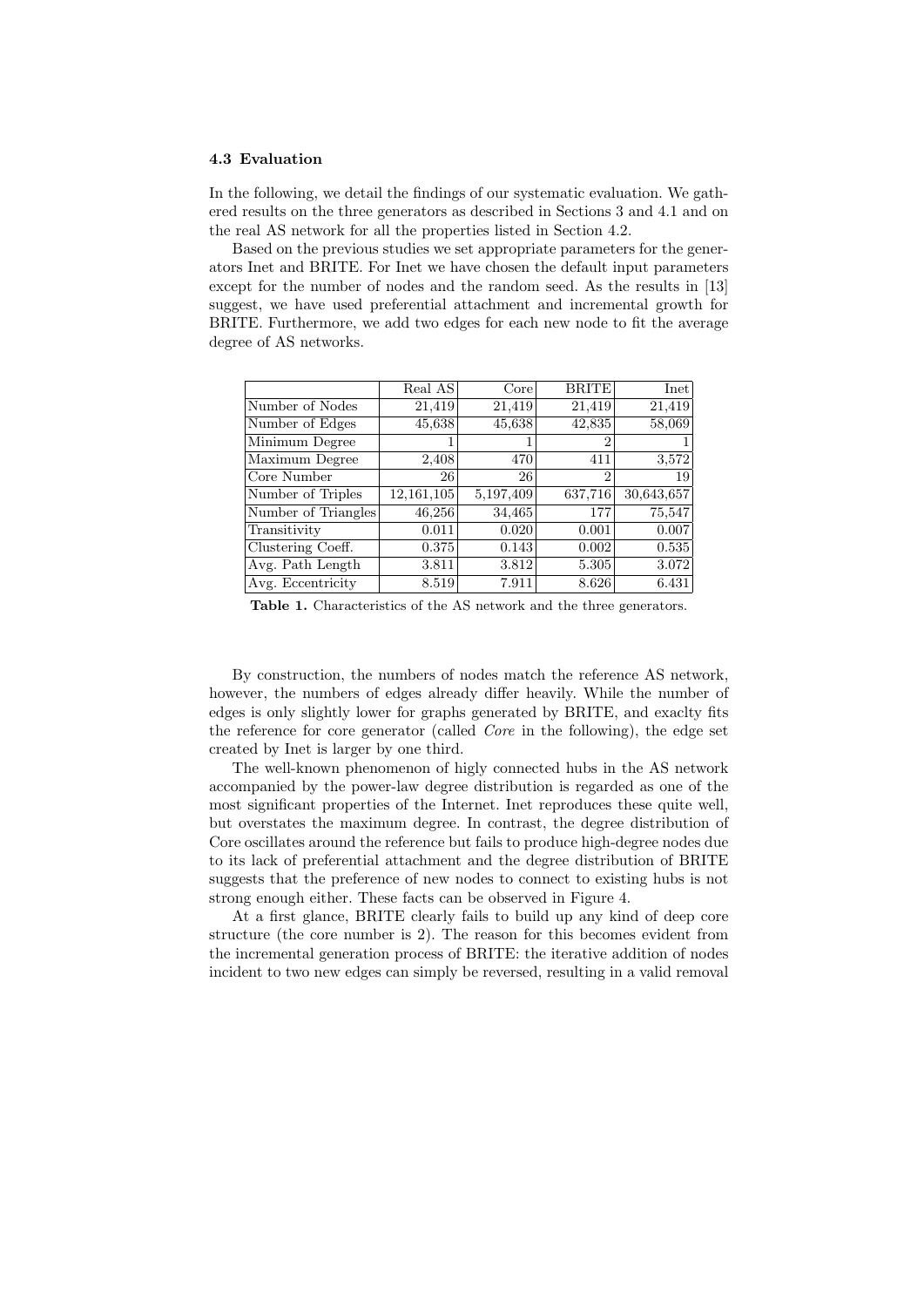

Fig. 4. The fraction of nodes with a degree lesser or equal to  $d$  (left). The  $k$ neighborhood for distances  $k \in [0, 10]$  (right).

sequence for the 2-core that ultimately yields an empty 3-core. Figure 5 plots both the number of nodes and the number of edges per k-core. Inet builds up a decent core hierarchy but fails to attain a sufficient depth, obviously resulting in larger mid-level shells, in terms of both nodes and edges. By construction, Core perfectly matches the reference. The plots in Figure 6 show the numbers of nodes and edges per k-shell. They confirm the above observations and additionally grant an insight into the absolute numbers of elements per shell.

The shallow core structure created by BRITE is accompanied by a very low transitivity alongside a negligible number of triangles and a tiny clustering coefficient, suggesting that the BRITE graph is primarily composed of a set of paths of length two. The high average path length further corroborates this conjecture, since by virtue of preferential attachment hubs of high degree evolve, which, however, are interconnected via paths of length two by construction.

The absolute numbers of triples and triangles as well as the transitivity and the clustering coefficient are acceptable for both Core and Inet. The discrepancy of the latter generator from the reference can quite generally be explained by the increased number of edges. The behavior of Core with respect to these values is largely due to the absence of high-degree nodes, since, intuitively speaking, star-shaped structures yield a high number of triples. The relatively high number of triangles thus yields an increased transitivity. The low clustering coefficient, however, suggests, that there is large number of nodes with a sparse direct neighborhood. Since, at the same time, Core exhibits a high number of triangles, the majority of these triangles is incident to nodes with higher degree.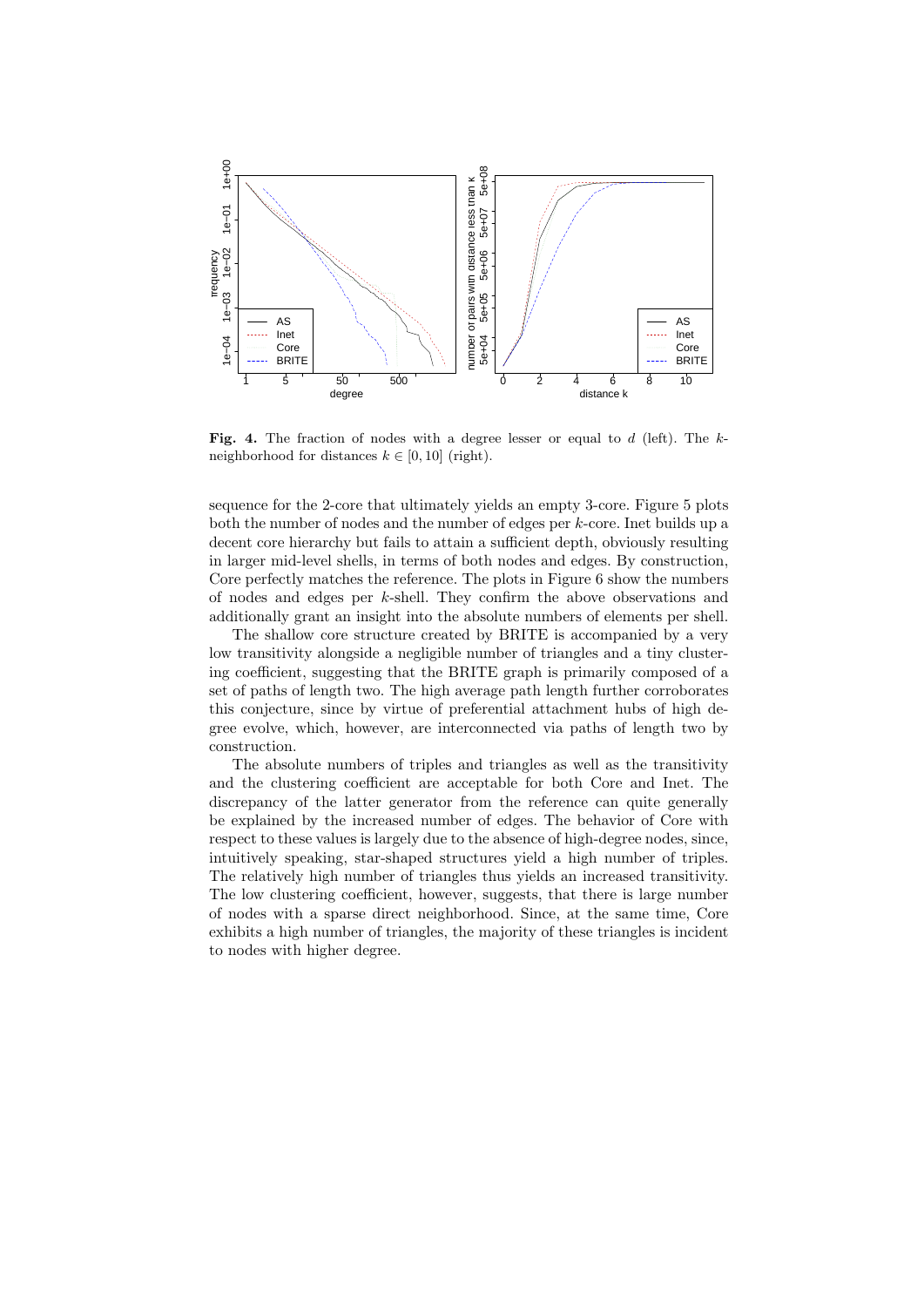

Fig. 5. The numbers of nodes (left figure) and of edges (right figure) per  $k$ -core. Note that BRITE generates only nodes in the 2-core and that the lines of the AS and Core perfectly match by construction.



Fig. 6. The numbers of nodes (left figure) and of edges (right figure) per k-shell (BRITE omitted). An edge is considered to belong to the  $\ell$ -shell if its endnode with smallest coreness has coreness  $\ell$ . Note that the lines of the AS and Core perfectly match by construction.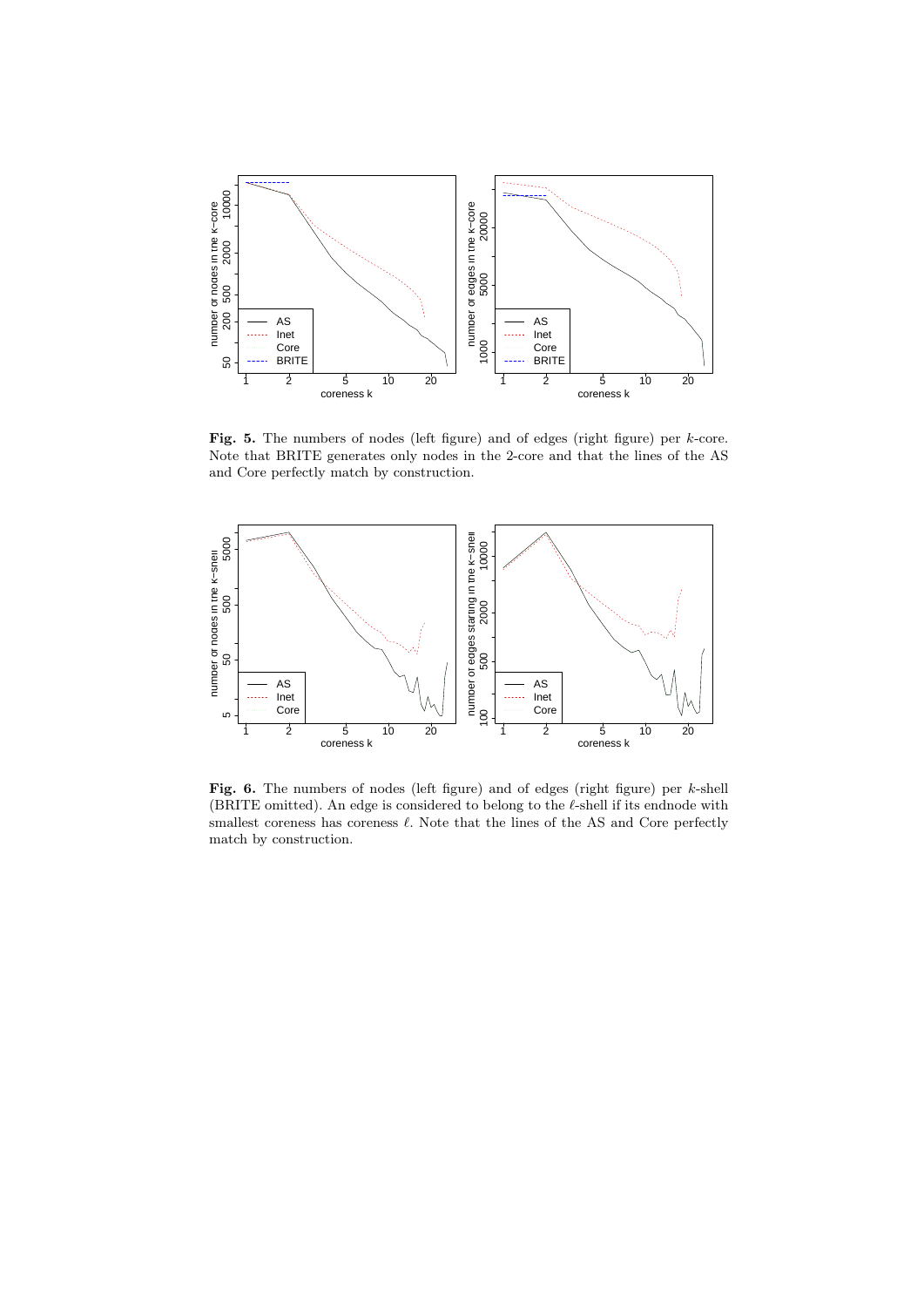Figure 4 depicts the size of the neighborhood within  $k$  hops (sum over all nodes). Note that the high average path length of BRITE mentioned earlier comes along with the slow growth of the neighborhood size. The low average path length and the low average eccentricity exhibited by Inet are, again, due to the large edge set. With respect to these values, Core excels. Both the average path length and the k-neighborhood practically match the reference.

### 5 Conclusion

In the recent past, the core decomposition has been found to be a crucial characteristic of real world complex systems. To our knowledge this paper is the first to scrutinize and clarify how to specify the core fingerprint of a network by examining the interconnectivity of each pair of shells. We employ this core fingerprint to introduce a simple and efficent algorithm for the generation of random graphs based on the core decomposition.

We exemplify the feasibility of our technique in a case study using the AS network of the Internet, comparing our generator to the established topology generators BRITE [12] and Inet [9]. Our results yield that the our generator is highly suitable for the simulation of AS topologies, confirming the importance of the core decomposition. Moreover we show that BRITE largely fails to capture significant characteristics of the AS network, including its core structure, and that Inet roughly matches the reference except for its general tendency to be too densely connected. While our core generator and BRITE create a topology within seconds, a major drawback of Inet is its generation time of several minutes.

The high customizability of our rather generic core generator suggests several adaptations that can further increase the fitness to the specific peculiarities of the AS network. Such adaptations to special networks can be realized by employing a number of structural modifications such as swapping, rewiring and the use of preferential attachment without interfering with the core decomposition.

#### References

- 1. Jos´e Ignacio Alvarez-Hamelin, Luca Dall'Asta, Alain Barrat, and Alessandro Vespignani. Large Scale Networks Fingerprinting and Visualization Using the k-Core Decomposition. In Advances in Neural Information Processing Systems 18, pages 41–50. MIT Press, 2006.
- 2. Vladimir Batagelj and Matjaž Zaveršnik. An  $\mathcal{O}(m)$  Algorithm for Cores Decomposition of Networks. Technical Report 798, IMFM Ljublana, Ljubljana, 2002.
- 3. Vladimir Batagelj and Matjaž Zaveršnik. Generalized Cores. Preprint 799, IMFM Ljublana, Ljubljana, 2002.